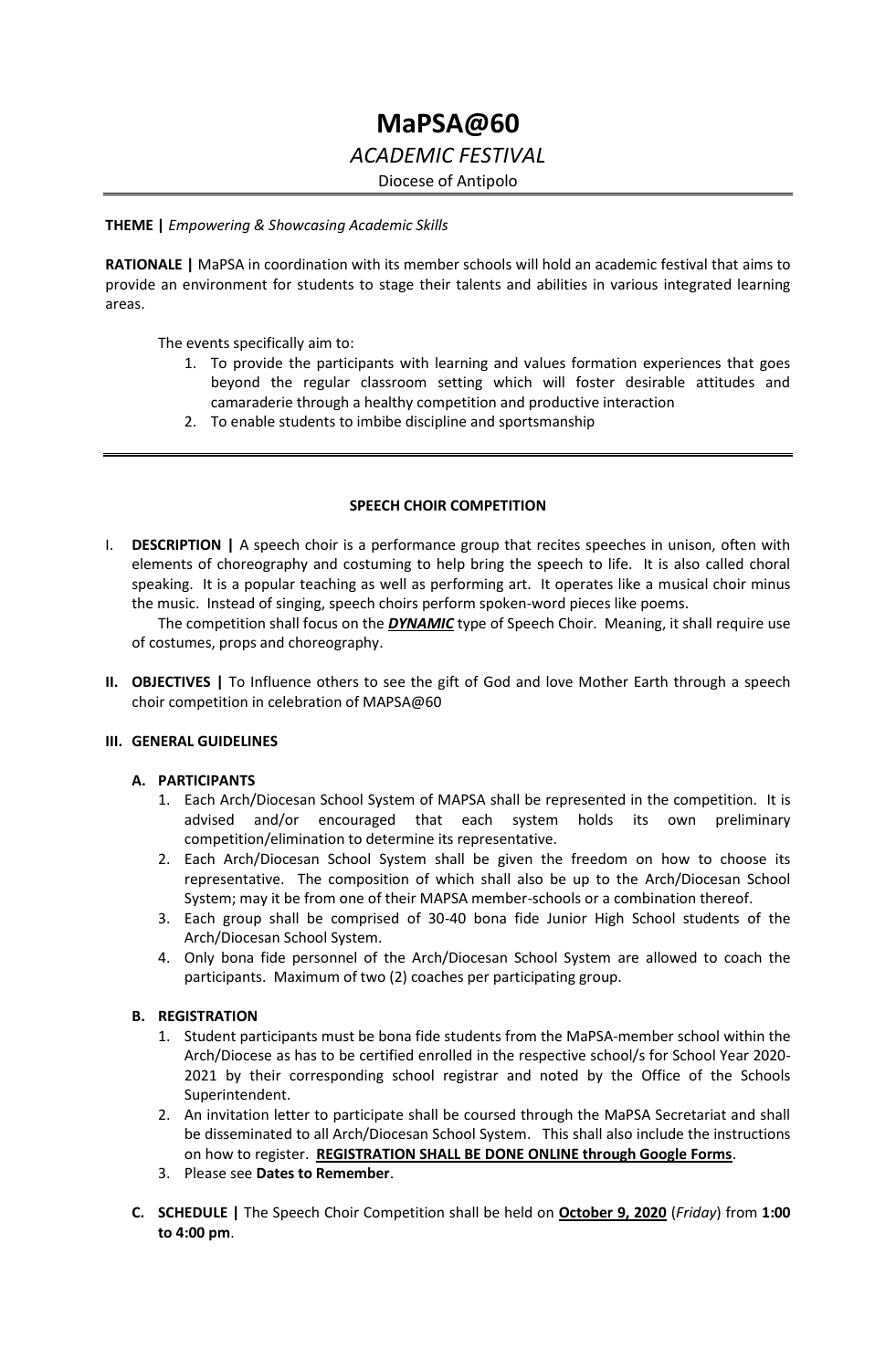- **D. VENUE |** The competition shall take place at the **Cainta Catholic College Auditorium** in Cainta, Rizal.
- **E. CONTEST PIECE |** The contest piece shall be "**A MESSAGE**" by Genevieve Garcia (A copy is on the last page.).

# **F. MECHANICS**

- 1. Members of the choirs shall wear and use costumes, props, and others whenever appropriate to improve the choral interpretation of the piece.
- 2. A time limit for the performance shall be in place. Each group shall be allotted 10-12 minutes to perform. This includes entrance and exit. Time begins in any of the following situations, whichever comes first:
	- a. When a member of the group appears on stage; and
	- b. When a sound is made by an instrument or any other means including the voice of the participants and was heard after the introduction of the group.
- 3. Dangerous stunts shall be prohibited. The board of judges reserves the right to discontinue presentations whenever posing danger or risks to the members of the team, the judges, and the audience.
- 4. Upon submission of the results to the committee, judges' decision shall be considered final and irrevocable.
- 5. Only three (3) speech choirs shall be awarded as Champion, 1st Runner-Up, and 2nd Runner-Up.

## **G. CRITERIA FOR JUDGING**

- **Mastery and Delivery** (40%) | *The speech choir demonstrates mastery of the piece by maintaining vocal unison, stage poise, eye contact, and other verbal and nonverbal effects.*
- **Overall Interpretation** (30%) | *The speech choir invokes thoughts and feelings and initiates a shared experience with the audience through superior dynamics, unique techniques, and expressive interpretations of the lines.*
- **Costume and Props** (20%) | *The speech choir wears costumes and uses props indispensable in the interpretation of the piece and shared experience between the choir and the audience.*
- **Audience Impact** (10%) | *The speech choir succeeds in engaging the audience in the shared experience, hence communicating the message of the literary piece.*

## **H. OFFICIALS |** The following are the officials for the competition:

- 1. Speech Choir Committee
- 2. Panel of Judges composed of five (5) individuals preferably without connection to any MaPSA-member schools
- 3. Two (2) Time-keepers
- 4. One (1) Auditor of Scores
- **I. AWARDING & PRIZES |** Awarding shall be held after all the performances.

| <b>CHAMPION</b>   | $\sqrt{20,000.00}$ + Trophy |
|-------------------|-----------------------------|
| First Runners-up  | $15,000.00 + \text{Trophy}$ |
| Second Runners-up | $10,000.00 + \text{Trophy}$ |

Certificates of Participation with holders shall be given to all participating Arch/Diocese.

Certificates of Appreciation with holders shall be given to all judges.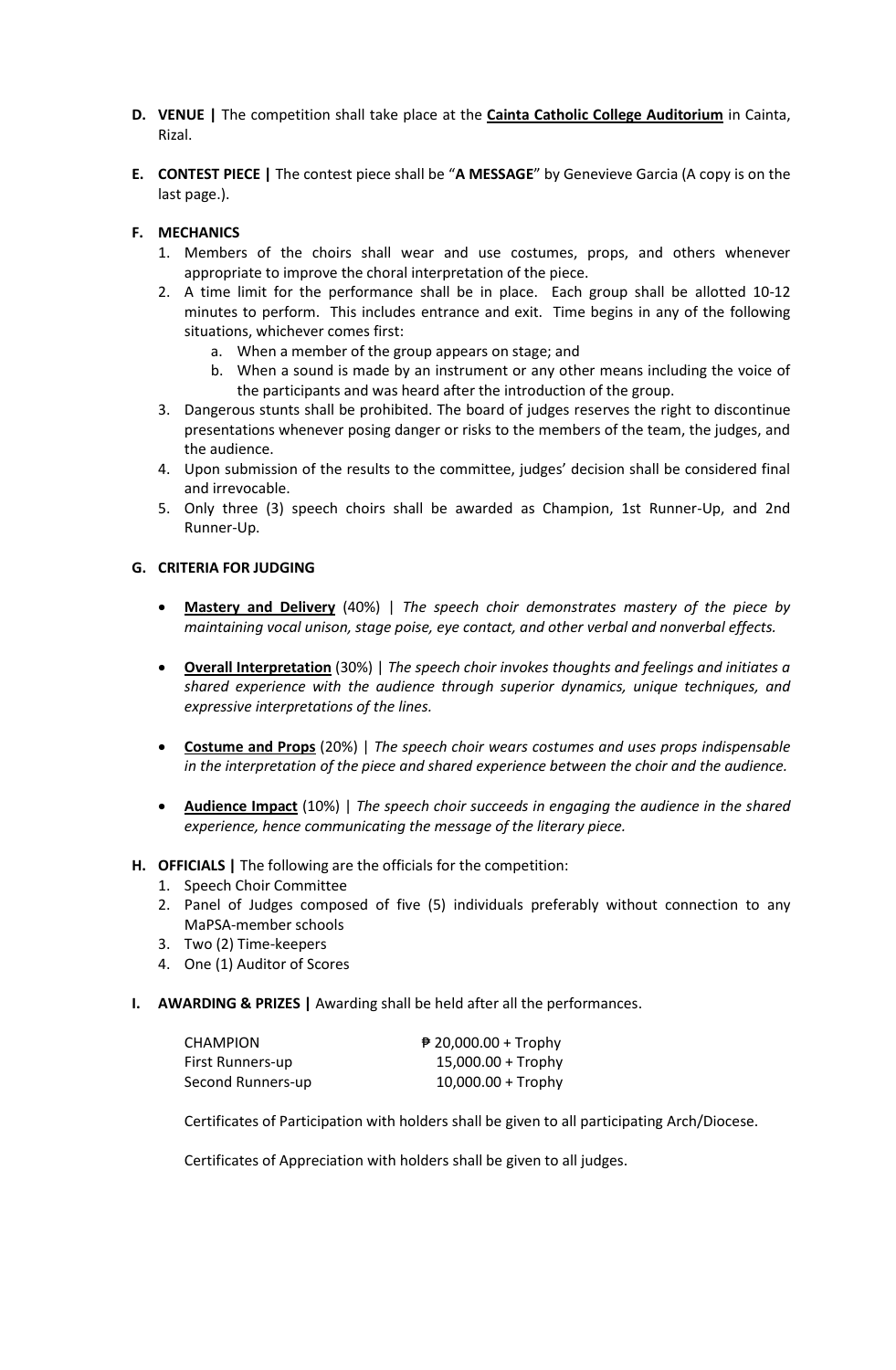## **J. DATES TO REMEMBER**

| May 25 - June 11, 2020    | Dissemination of Letter of Invitation with<br><b>Mechanics and Contest Piece</b> |
|---------------------------|----------------------------------------------------------------------------------|
| July 27 - August 14, 2020 | Registration and Confirmation through Google<br>Forms and e-mail, respectively   |
| October 9, 2020           | Contest Day                                                                      |

**Note:** The morning of October 9, 2020 shall be allotted for technical rehearsals of each Arch/Diocesan School System.

### **K. PROGRAMME**

Part I. Registration (as early as 8:00 am)

Part II. Technical Rehearsals (9:00 am to 12:00 nn)

Part III. Program Proper (1:00 to 4:00 pm)

- **A.** Opening Ceremonies
	- **-** Doxology
	- **Philippine National Anthem**
	- **MaPSA Theme Song**
	- **•** Welcome Address
- **B.** Contest Proper
	- Rationale of the Contest
	- **Interpretative Dance**
	- Contestants Nos. 1 to 3
	- **Song Number**
	- Contestants Nos. 4 to 6
	- **-** Dance Number
	- Contestants Nos. 7 to 10
	- **Song Number**
- **C.** Awarding Ceremonies for Academic Festival
	- Certificates of Appreciation for the Judges of Academic Festival
	- **EXEC** Certificates of Participation for each Arch/Diocesan School System of Academic Festival
	- **Major Prizes for Academic Festival**
- **D.** Closing Proper
	- **Message of Thanks**
	- **-** Closing Prayer

#### **References:**

- 1. <https://www.acadshare.com/speech-choir-mechanics/>
- 2. <https://www.slideshare.net/AnabelleSantillan/speech-choir>
- 3. <https://www.poetryinnature.com/poem/a-message/>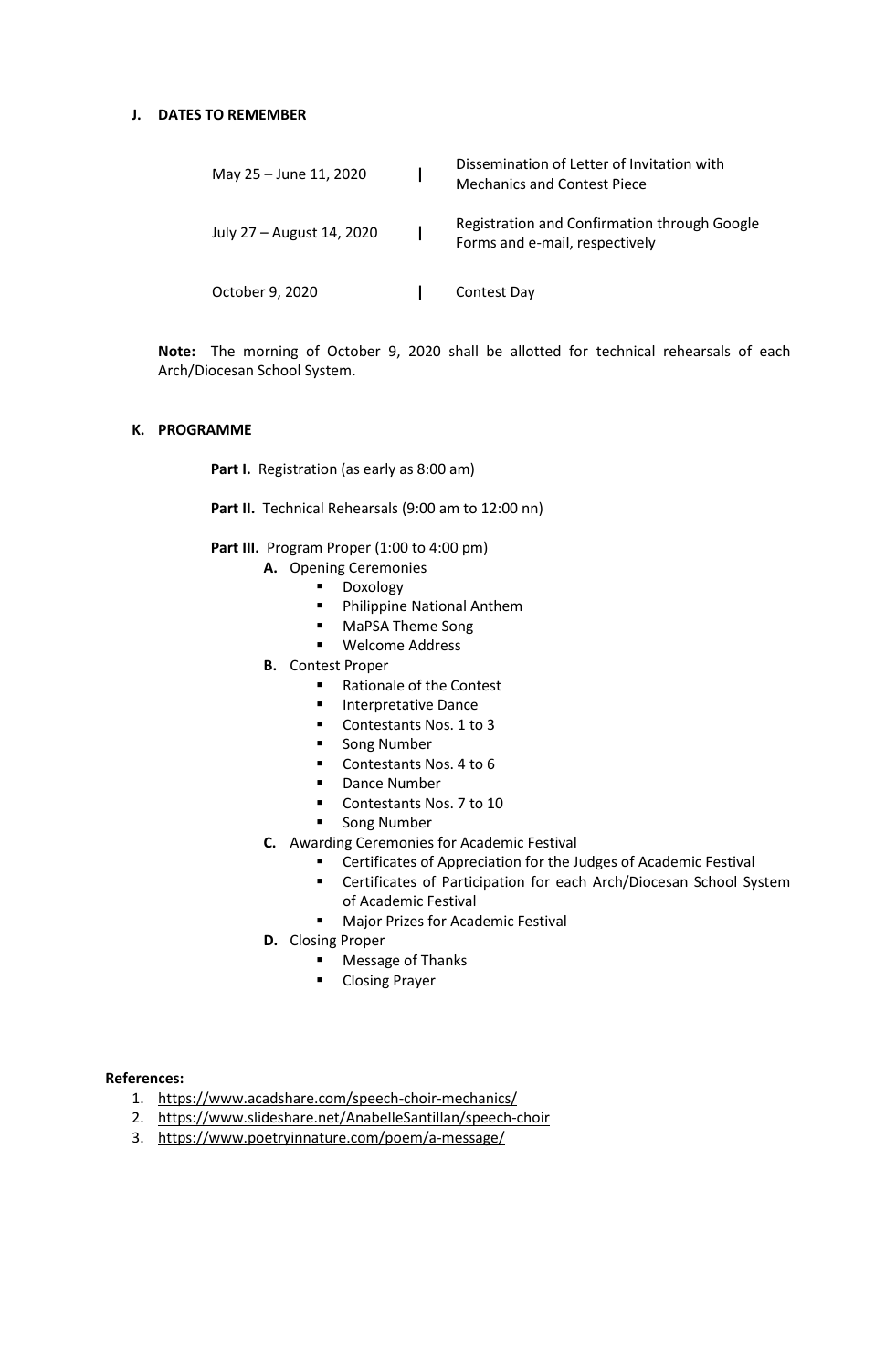# **A MESSAGE**

# Genevieve Garcia

Wake up little one, come with me.. A voice says, " you' see," Who are you? I asked… It doesn't matter, come, my child.

Warm hands holding my own, Reluctantly, she led me on, Open your eyes don't be scared… Oh! What a sight, I exclaimed.

Beautiful flowers, colors blending Trees swaying, it looks like they were dancing Hello! I heard from up above Surprised, I saw an eagle soaring on the clouds

What a wonderful place, I said to her Yes, it is for you to see, my dear Why? What do you want me to understand? You'll know in time, don't rush things beloved one…

I woke up on my bed, realized it was a dream I smiled, things are more beautiful, it seems The day started with a good feeling But later on, my mood is changing

All around me, pollution is raging No flowers to graze our surroundings No trees, birds singing their song Just people and all the destruction

Feeling defeated, I rest my tired eyes How can something so beautiful be destroyed fast Sad and disoriented, I was again dreaming I heard someone call my name again

> Child, it is I, Mother Earth, don't be sad, don't lose faith In my heart, you'll find beauty again Don't let everything be just a dream…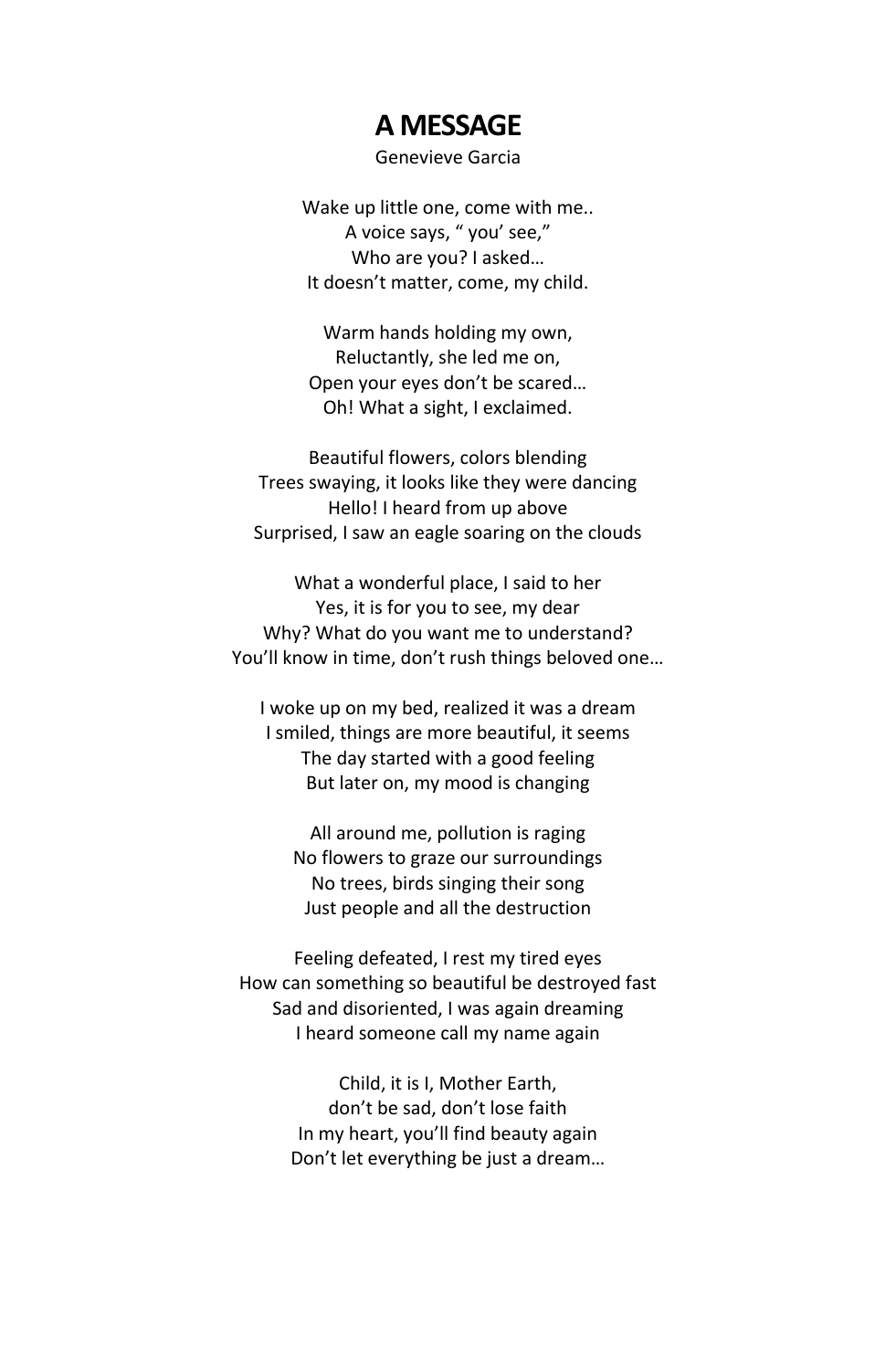## **BEST SCIENCE INVESTIGATORY PROJECT**

- **I. DESCRIPTION |** A Science Investigatory Project (SIP) is a scientific process involving the use of scientific methods within a specific area of investigation or inquiry. It is a project that is basically a science experiment where you start with an issue or problem and conduct research or an investigation to decide what you think the outcome will be.
- **II. OBJECTIVES |** To demonstrate practical experiences of scientific methods through a scientific and technical competition in celebration of MAPSA@60

## **III. GENERAL GUIDELINES**

## **A. PARTICIPANTS**

- 1. Each Arch/Diocesan School System of MAPSA shall be represented in the competition. It is advised and/or encouraged that each system holds its own preliminary competition/elimination to determine its representative.
- 2. Each Arch/Diocesan School System shall be given the freedom on how to choose its representative. The composition of which shall also be up to the Arch/Diocesan School System; may it be from one of their MAPSA member-schools or a combination thereof.
- 3. Each team shall be comprised of four (4) bona fide Senior High School students of the Arch/Diocesan School System.
- 4. Only bona fide personnel of the Arch/Diocesan School System are allowed to coach the participants. One (1) coach per participating team.

## **B. REGISTRATION**

- 1. Student participants must be bona fide students from the MaPSA-member school within the Arch/Diocese as has to be certified enrolled in the respective school/s for School Year 2020- 2021 by their corresponding school registrar and noted by the Office of the Schools Superintendent.
- 2. An invitation letter to participate shall be coursed through the MaPSA Secretariat and shall be disseminated to all Arch/Diocesan School System. This shall also include the instructions on how to register. **REGISTRATION SHALL BE DONE ONLINE through Google Forms**.
- 3. Please see **Dates to Remember**.
- **C. SCHEDULE |** The competition for best Science Investigatory project shall be held on **October 9, 2020** (*Friday*) from **9:00 am to 12:00 nn**.
- **D. VENUE |** The competition shall take place at **Cainta Catholic College** in Cainta, Rizal.
- **E. FOCUS |** The emphasis of the SIP should be the environment; how the SIP could be beneficial for the care of Creation.

## **F. MECHANICS**

- 1. Each team should prepare for/the following:
	- a. Visual Display
	- b. Oral Presentation
	- c. Project Report
	- d. Project Log
- 2. Each team shall be given ample time to set-up their visual displays at least two (2) hours before the contest proper.
- 3. The judging process shall be composed of three (3) parts, namely: (a) inspection of visual display, (b) oral interview, and (c) inspection of project reports and logs. Letters (a) and (b) shall be done during the contest. Letter (c) shall be pre-judged. (Please see **Dates to Remember**.)
- 4. Upon submission of the results to the committee, judges' decision shall be considered final and irrevocable.
- 5. Only three (3) speech choirs shall be awarded as Champion, 1st Runner-Up, and 2nd Runner-Up.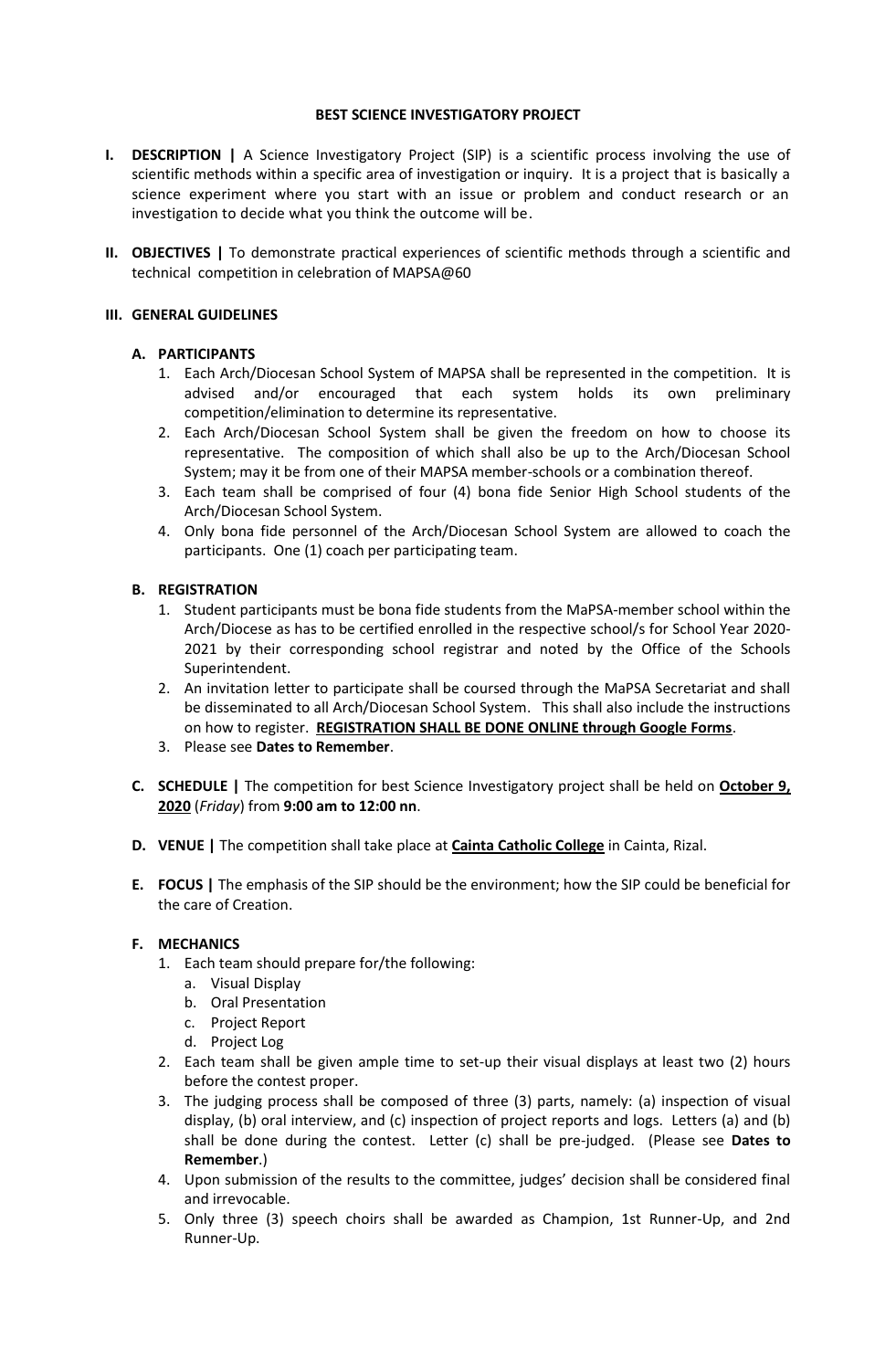# **G. CRITERIA FOR JUDGING**

- **Scientific Thought and Understanding** (50%) | *Some aspects of scientific thought include:*
	- *a hypothesis or project design that is clear and well stated based on reading, study, and/or observation. The depth of study is a factor here.*
	- *an experimental procedure that is effective in testing the hypothesis, or an innovative design that is an effective solution to the problem posed, or a study designed to produce significant new insights.*
	- *results and conclusions that are clear, honestly stated, logical, and relevant to the project.*
	- *a clear discussion of any experimental results, design or data analysis.*
	- *carefully considered suggestions for extending the project.*
	- *a demonstration of the deep knowledge of the scientific and/or engineering principles involved.*
	- *a careful extrapolation from what was learned to the subject in general or to related subjects.*
- **Originality & Creativity** (30%) | *Some aspects of originality/creativity include:*
	- *an original problem or an original approach to an old problem.*
	- *a creative approach to the design of the experiment, the innovation or the project overall.*
	- *an ingenious use of materials and equipment.*
	- *creative or original thinking in the application and the interpretation of any data obtained.*
	- *a project that goes beyond textbooks written at the finalist's grade level.*
- **Communication** (20%) | *Communication is composed of four components: the visual display, the oral presentation, the project report with background research and the logbook.*
	- *Visual Display* **|** A good display tells the story of the project in a logical progression. It uses headings, bullet points, graphs and text in appropriate ways. It can be read from a distance of 1 meter. It uses attractive color schemes. Judges will evaluate the Visual Display in the absence of the students immediately following the Judges Orientation.
	- *Oral Presentation* **|** The presenter is logical and enthusiastic. The five minute introduction is well thought out and rehearsed, but not memorized verbatim. Questions are handled clearly and show sound knowledge of the project and the associated background.
	- *Project Report* **|** There are specific rules for the Project Report. It is five pages double spaced, with two extra pages allowed for references and bibliography. It tells the story of the project with clarity and accuracy. Typical section headings for an experimental project might be: Introduction; Hypothesis; Experiments; Analysis of Data; Conclusion. The grammar is good, and there are no spelling errors. SI units are used. The reports will be available to the judges at least two (2) week before the contest date.
	- *Project Log* **|** The Project Log may consist of a few pages, or a few binders of over 100 pages each. Judges will evaluate the Project Logs in the absence of the students immediately following the Judges Orientation. Logs will be available to the judges at least two (2) week before the contest date.
- **H. OFFICIALS |** The following are the officials for the competition:
	- 1. Science Investigatory Project Committee
	- 2. Panel of Judges composed of five (5) individuals preferably without connection to any MaPSA-member schools
	- 3. One (1) Auditor of Scores